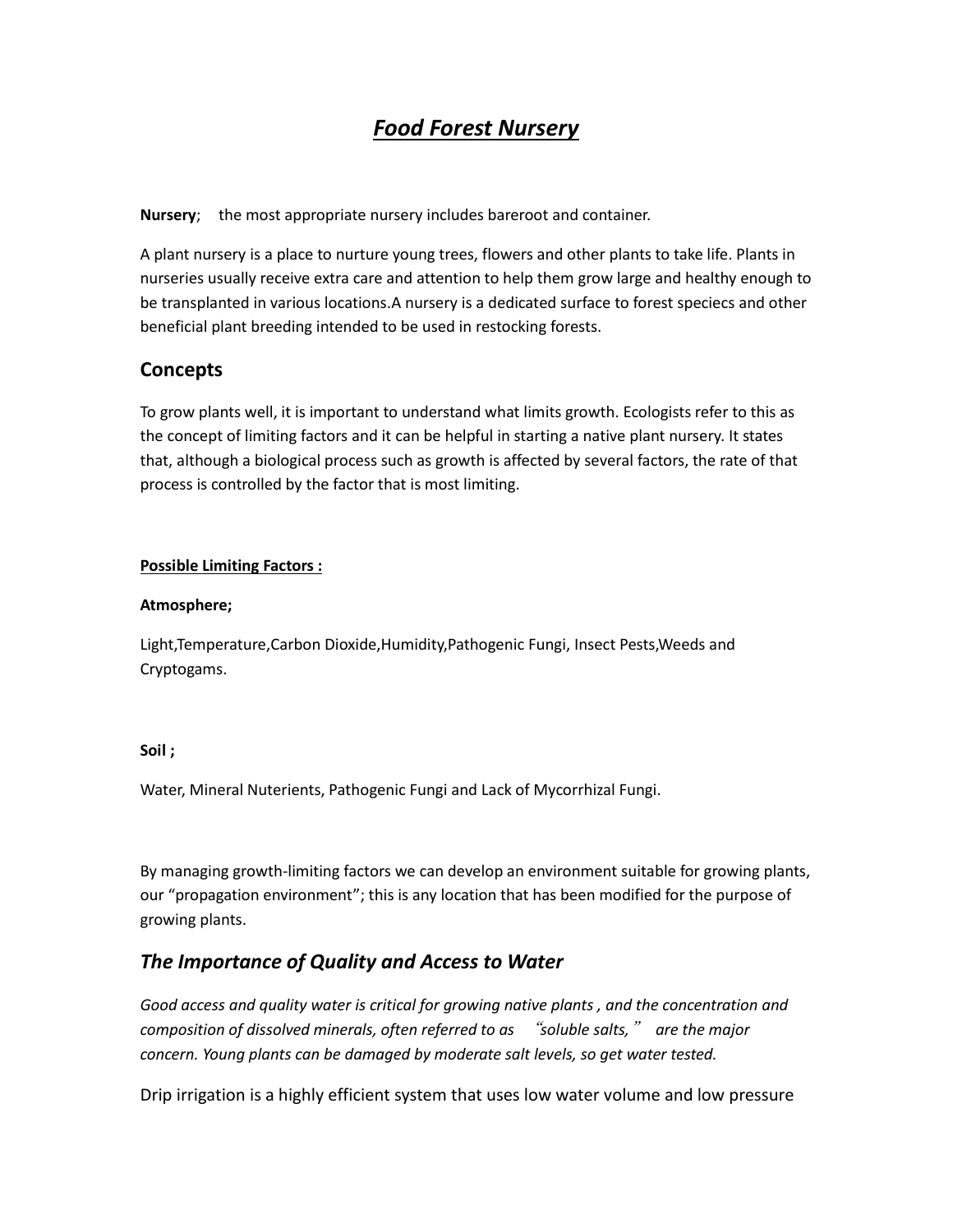to deliver water directly to the root zone. With drip irrigation, water is applied within rows, directly to the soil surface, and gradually over extended periods of time (e.g., 1, 2, or 5 gallons per hour). Drip irrigation results in less water lost to evaporation or run off. In addition, weed seeds are not irrigated by water distributed over large areas, which results in fewer weeds in the nursery.

## *Nursery Site Selection*

Develop the current site of the animal/chicken house.

### **Bareroot Nurseries**

How big a nursery site ? Well, it depends on how many seedlings we plan to grow. Plan on growing about 25 seedlings per square foot using beds 4 feet wide (so you we reach the centers). Therefore, each lineal foot of nursery bed will yield 100 seedlings. For example, if you want to grow 1,000 seedlings, the length of bed required would be 1,000 divided by 100 = 10 feet. So a 4 x 10 foot bed would be sufficient. Plan on adding about 50% more space for walkways between beds.

For the germination percentage of our seedlot, and assuming we sow 10% extra for losses and that our rows are 6 inches apart, this table provides an estimate of how many seeds to sow per square foot and how far apart those seeds should be in each row.

| <b>Germination Percentage</b> | Seeds to sow per square<br>foot | Seeds to sow assuming<br>a 10% loss during the<br>first year | Inches between seeds in<br>row |
|-------------------------------|---------------------------------|--------------------------------------------------------------|--------------------------------|
| 80 to 100                     | 32 to 25                        | 35 to 27                                                     | 1 to $1\frac{1}{4}$            |
| 60 to 80                      | 42 to 32                        | 46 to 35                                                     | $\frac{3}{4}$ to 1             |
| 40 to 60                      | 62 to 42                        | 68 to 46                                                     | $\frac{1}{2}$ to $\frac{3}{4}$ |
| 20 to 40                      | 125 to 62                       | 138 to 68                                                    | $\frac{1}{4}$ to $\frac{1}{2}$ |

*Water is the most important chemical for growing native plants. Deep, infrequent irrigations promotes a strong,well-developed root system . We will need to check our soil to determine when irrigation is necessary and, if using a sprinkler system, check water distribution with a grid of small cans or jars.* 

### *Container Nurseries*

*Container nurseries can be located on land with low* agricultural value that would be unsuitable for bareroot seedling production.Because container seedlings are grown at high densities, considerably less land is required than would be needed to produce a similar number of bareroot seedlings. Container plants can have high growth rates, especially in fully controlled environments, and so many crops can be produced in one growing season.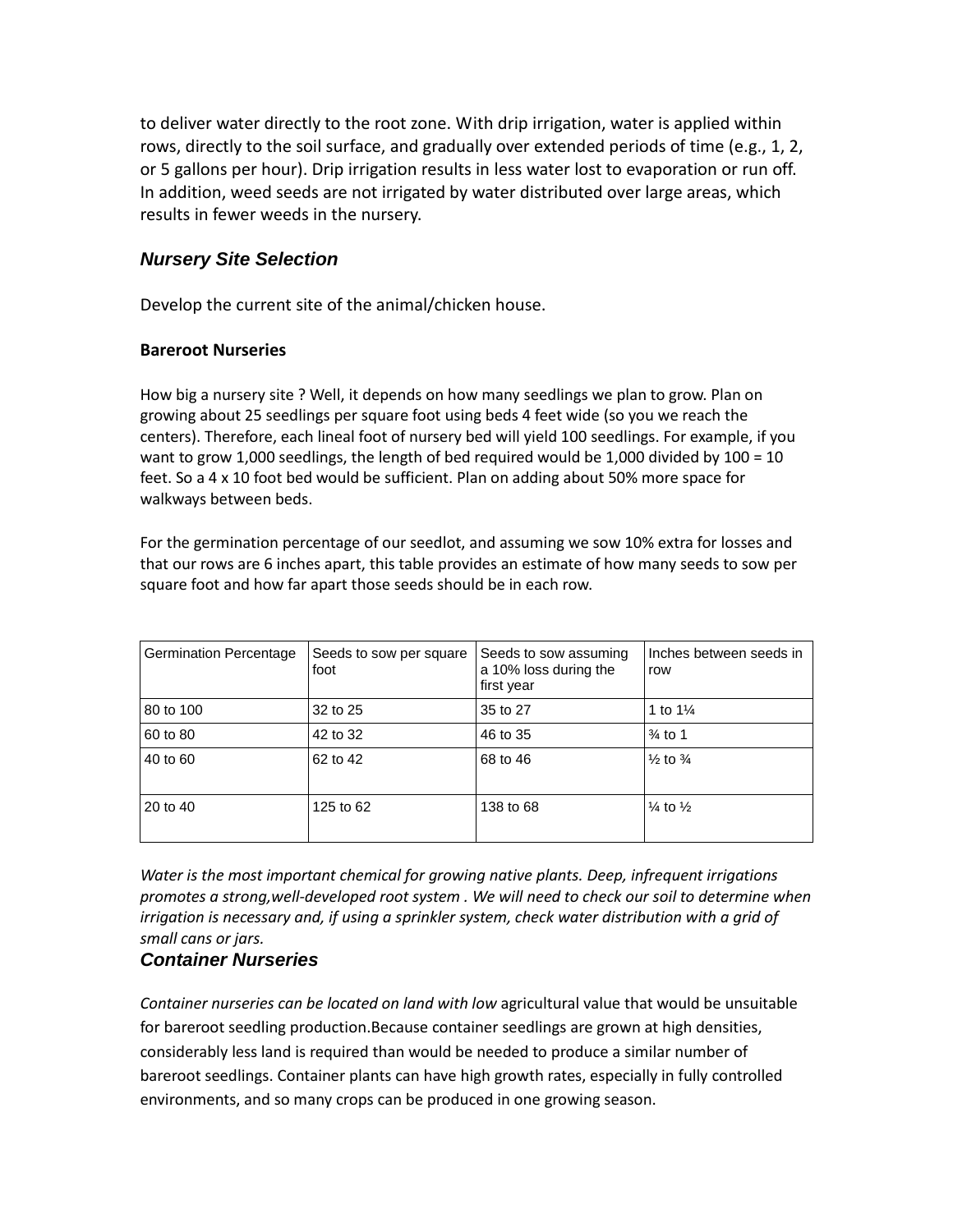| <b>Factor</b>                         | <b>Container Nursery</b>                                       | <b>Bareroot Nursery</b>                                                 |
|---------------------------------------|----------------------------------------------------------------|-------------------------------------------------------------------------|
| Land Requirement                      | Less land needed                                               | More land needed                                                        |
| Soil quality                          | Not important because<br>artificial growing media are<br>used  | Critical - sandy loams are<br>preferred                                 |
| Water quality                         | Lesser amounts required                                        | Greater amounts required                                                |
| Propogation structures                | Depends on location, size and<br>complexity of the nursery     | None                                                                    |
| Equipment                             | Depends on size and<br>complexity of the nursery               | Tractors and specialised<br>equipment for sowing and<br>harvesting.     |
| Duration of Crop Cycle                | $4 - 12$ month to several years<br>depending on container size | 1 to 3 years                                                            |
| Crop Storage and<br>Transportation    | Greater volume required                                        | Lesser Volume required                                                  |
| <b>Plant Handling</b>                 | Roots are protected in plug                                    | Roots are exposed and are<br>often treated for additional<br>protection |
| Season Seedlings Can Be<br>Outplanted | Year-round if soil moisture is<br>good                         | Spring or sometimes Autumn                                              |

Many factors should be considered when deciding whether to start a bareroot or container nursery.

These plants must have conditions mophological very strict and are produced in a significant amount, by which apply specific cultivation techniques: bare-root; container ; cuttings.

Types of propagules used to grow native plants include fruits; containing seeds, stem cuttings; root sprouts , layers, divisions, bulblets, and stolons.

 *A successful native plant nursery is based on proper planning and many factors must be considered.*

### **Crop Scheduling**

Once the best propagation techniquea are identified, then we must do some planning and consider several different factors. (see above table)

• plants propagated from seeds are always less expensive to produce than those from cuttings.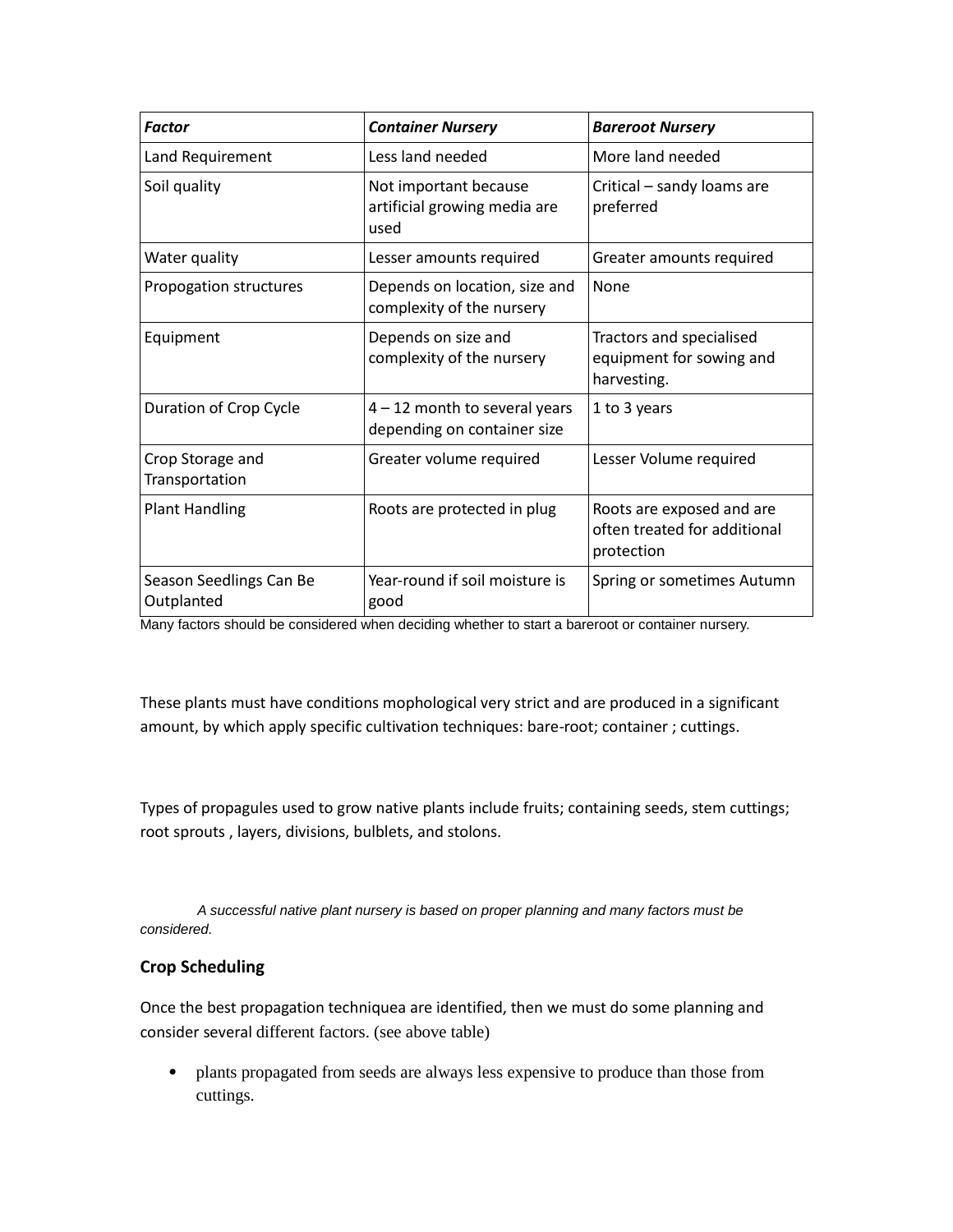For nursery planning purposes, plant growth and development during the year can be divided into three consecutive growth phases: **establishment**, **rapid growth**, and **hardening**. Because cultural objectives are different for each phase, the growing environment and perhaps even the type of propagation structure may be different. The amount of time required for each of these growth phases varies depending on species, the propagule collection location (that is, the " seed source"), type of propagation environment, and cultural practices.

## **Seedling Growth Phases**

- **Establishment -** In the case of seed propagation, the establishment phase begins when seeds are sown, continues through seed germination and emergence, and generally ends when the young seedlings develop true leaves. For vegetative propagation, the phase begins when the cuttings are struck into the container and ends when cuttings have rooted.
- **Rapid Growth -** The rapid growth phase is sonamed because it is during this period that young nursery plants increase rapidly in size; in general, most of this increase in biomass is shoot tissue with relatively less root growth―some native plants, especially those adapted to harsh, dry sites, may do just the opposite, growing more roots than shoots . With seedlings, this phase begins after the cotyledon stage when the new shoot begins to grow at an accelerated rate and ends when plants have reached their target size.
- **Hardening -** During the hardening phase, plants divert energy from shoot growth to stem diameter and root growth, and gradually become conditioned to withstand cold temperatures and the rigors of harvesting, transportation, and outplanting.

## *Crop Production Schedules*

The first and most long-term type of growing schedule is the crop production schedule, which is designed to help nursery managers visualize "the big picture." These schedules typically are designed on a month-by-month time scale, cover at least 1 year, and include all phases of nursery production from crop planning to outplanting (see chart below). Many of us fail to appreciate how long it really takes to grow native plants crop, so crop production schedules are particularly useful for explaining all the various steps in the nursery process and the time involved. For example, a crop production schedule will illustrate that it will be necessary to transport seeds to the nursery several months prior to sowing, especially if germination tests and presowing seed treatments are necessary. These growing schedules are also useful in illustrating how different seedling stocktypes are produced, the time required to grow them, and when they would be available for outplanting.

### *Solar Timing*

Because of seasonal changes in the Temperate Zone, native plant crops are usually scheduled around the solar cycle (Figure 1.8). Both light intensity and daylength vary considerably during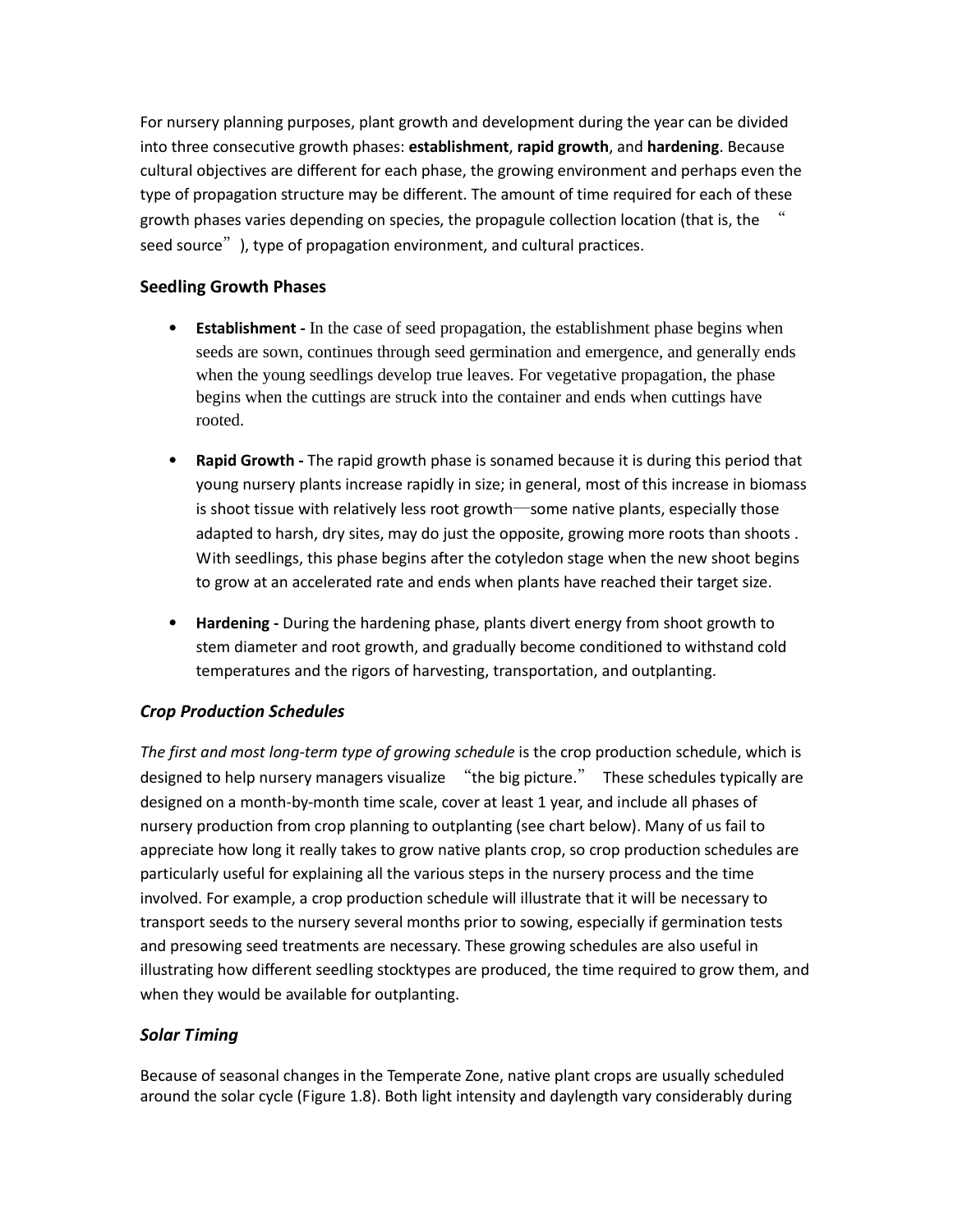the year, so nursery managers plan their crops around the summer solstice to take full advantage of available sunlight. This is particularly critical for container nurseries that grow two crops per season. The first crop must be sown very early so that they can be large enough to move out of the greenhouse in time to allow plenty of sunlight for the second crop. Planning around the solar calendar also ensures that crops perceive the naturally shortening daylengths that queue them to prepare for winter.

### **The Right Plant for the Right Place**

Although many people think that all plants of the same species are alike, they can be very different.

The best nursery stock has the proper morphological characteristics (such as height, stem diameter, and root volume) and physiological characteristics (such as dormancy status and cold hardiness) to have maximum survival and growth for a particular outplanting site. Seedlings being grown for a very dry place need thicker stem diameters, shorter shoots, and more roots than those being grown for a very moist place. Seedlings being grown for a very mountainous site must survive colder temperatures than seedlings being grown for valley locations.

*Crop production schedules give a chronological view of the necessary steps to produce a native plant crop, and how long it takes to complete each of those steps. Schedules are useful planning aids.*

*Native plant crops should be scheduled around the annual solar cycle to take advantage of available sunlight.*

# **Obtaining and Perparing Seeds**

#### **Important Seed Concepts**

• **Seed Dormancy -** Although native plant seed can be categorized in many ways, its ability to germinate promptly is the most important from our standpoint. Non-dormant seeds are those that will sprout in a relatively short time預 few days, weeks, months but generally less than 1 year謡ithout any special treatments. Examples include willow, aspen and aster. Non-dormant seeds do not require any pre-sowing treatment other than soaking in water, and they are usually sown in the nursery soon after collection. Storage and handling of non-dormant seeds is critical because they must be kept moist. Temporary storage should be in a shaded, cool location. Large seeded, non-dormant seeds, such as acorns and nuts, must be kept fully moist by keeping them in trays under damp burlap bags or in plastic bags filled with moist sand or peat moss. Just prior to sowing, seeds are usually soaked in water for a few hours to a few days, depending on species. Dormant seeds require some sort of pre-sowing treatment, but store easily for long periods and can tolerate drying. Most conifers and many other native species fall into this category. Pre-sowing treatments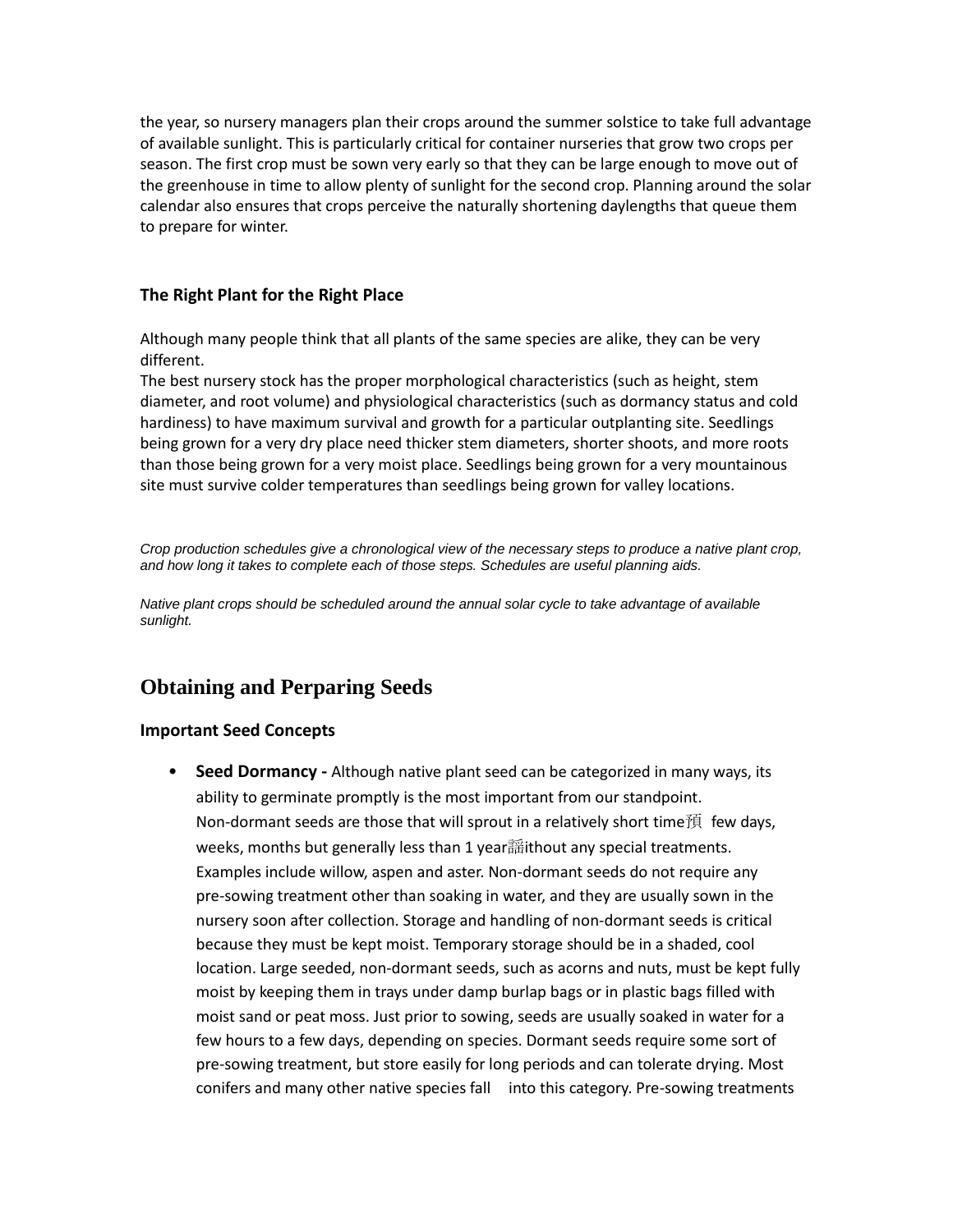to overcomeseed dormancy will be discussed later. Dormant seeds retain viability for periods longer than a year and can be dried to low seed moisture levels and stored under lower temperatures.It is important to remember that dormant seeds need to be spread evenly and dried completely before storage, while non-dormant seeds need to be kept moist and in a high humidity environment until they are sown. *Controlling moisture content is the most critical aspect of seed storage, so place seeds in airtight bottles or in zip-lock-type plastic bags in a protective box. Make sure all storage containers are properly labeled.*

- **Seed Source -** Beneficial Insect Attractors, Companion Plants, Compost Activators, Culinary & Medicinal Herbs, Dye Plants, Edible Flowers, Edible Seeds, Fruit and Nuts, Ground Cover, Nitrogen Fixing Plants, Perennial Vegetables, Trees,Shrubs and Vines.The process of growing any native plant begins with procuring a supply of high quality seeds or other propagules.Collecting seeds from a wide genetic base fosters a more diverse gene pool at the outplanting site. This can protect a planting against unforeseen biological and environmental stresses, and it also protects a**g**gainst potential genetic problems in future generations. For restoration and conservation projects, maintaining genetic diversity is a key project objective. Plants are genetically adapted to their environment, and this adaptation is known as 都eed source $\bigcirc$ in nursery jargon. If and when we plan to collect seeds locally, grow plants, and outplant them in the same climatic region, then our plants will be adapted and seed source isn稚 critically important.If we need a small quantity of seeds or don稚 have the time or resources to spend collecting all types purchasing from a local seed dealer may be more appropriate.
- **Collecting Native Plant Seeds -** Collecting seeds may be appropriate when we want seeds from a specific location or from specific plants. Just like people, plants of a particular species come in different shapes and sizes and, young plants usually resemble their parents. Therefore, only collect seeds from healthy and vigorous plants―ones that look like we want our plants to look. Some seeds are large and easy to collect while others will require special procedures or equipment. Annual plants, and perennial grasses and forbs, produce some seeds every year but the seed crops of perennial woody plants, such as shrubs and trees, can vary considerably from year to year. For example, trees like aspen produce seeds in 1 year, but others like pines and oaks can take 2 years or more to produce seeds.

#### *Collecting Seeds and Fruits -*

Native plants produce a wide variety of seeds and fruits that often need to be cleaned and processed before sowing.

• **Conifer Cones -** Conifer fruits are woody cones that contain many hard-coated, winged seeds, can take  $2 - 11$  years for crop cycle. Based on the number of filled seeds per cone, we can determine how many cones we will need to collect. Cones can be collected with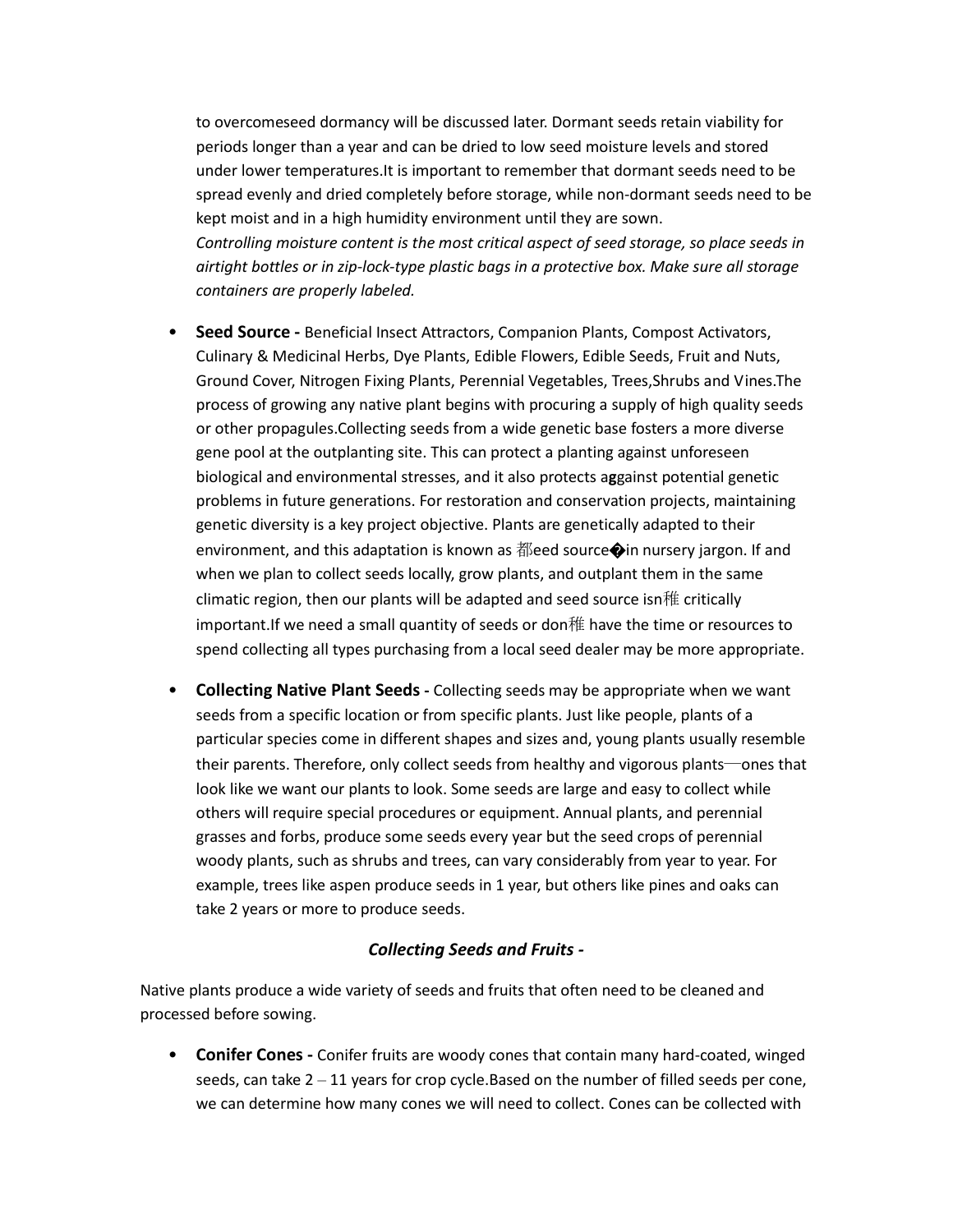pole pruners or by climbing the trees. Place cones in burlap or nylon screen sacks, and don't contaminate the cones with needles, branches, and dirt that could introduce damaging molds. Cones have a high moisture content so fill sacks only half full to allow for air circulation and cone expansion during drying. Never toss or drop a bag of cones. Label each sack immediately with species, elevation, collection location, date, and any other pertinent information. Store sacks on open racks in dry, well-ventilated shelters, such as open-sided sheds or well-ventilated barn lofts. We can also hang sacks from rafters. Either way, sacks should be separated to permit good air circulation. Stored this way, cones will dry gradually with a minimum of overheating and mold damage. Check cones often and inspect them for mold. If mold is present, rearrange sacks to improve air circulation. If we picked cones with mature seeds, cones should dry satisfactorily in a few days, depending on the weather. If we picked green cones, it may take a few weeks or months for seeds to finally mature.

- **Dry and Fleshy Fruits - Dry and Fleshy Fruits—**Dry fruits are those that are woody or papery at maturity and examples are hazel nuts and capsules. Some dry fruits will split open at maturity. We will need to harvest these just before the fruits begin to split open and seeds disperse. Other dry fruits have structures where both the fruit and seed are fused together and do not split open at maturity. Dry fruits can be collected like cones. Nuts and acorns can be harvested after they drop from the tree as long as they are handled and cleaned immediately after collection (described later). Fleshy fruits are those usually comprised of three layers: the skin, the often fleshy middle, and the membranous or stony inner layer. Depending on species, fleshy fruits can contain many seeds per fruit or they can bear a tough, stony pit that encloses only one seed. Therefore, the amount of fruits we have to harvest to obtain a desired number of seeds will vary greatly from species to species. When collecting and handling fleshy fruits, it is important to keep them cool and out of direct sun. Heat buildup and subsequent fermentation can damage the seeds inside the fruits. It is also important not to let the fruits dry out, because this can make cleaning more difficult. Collect fleshy fruits in white plastic bags, and store them in a cool place or a refrigerator until they are cleaned.
- **Grasses and Forbs -** Seeds of native grasses and forbs (herbaceous plants) are not contained in dry or fleshy fruits, and they can be collected directly from the plants. Grass seed heads form at the top of the plants and the seeds are contained in a papery sheath. Forb seed heads form directly from the flowers; seed heads are therefore variable in size and shape and the seeds can be handcollected.

#### **Handling Seeds and Fruits After Collection**

After harvest, begin drying cones, fruits, and seed heads as soon as possible. Freshly collected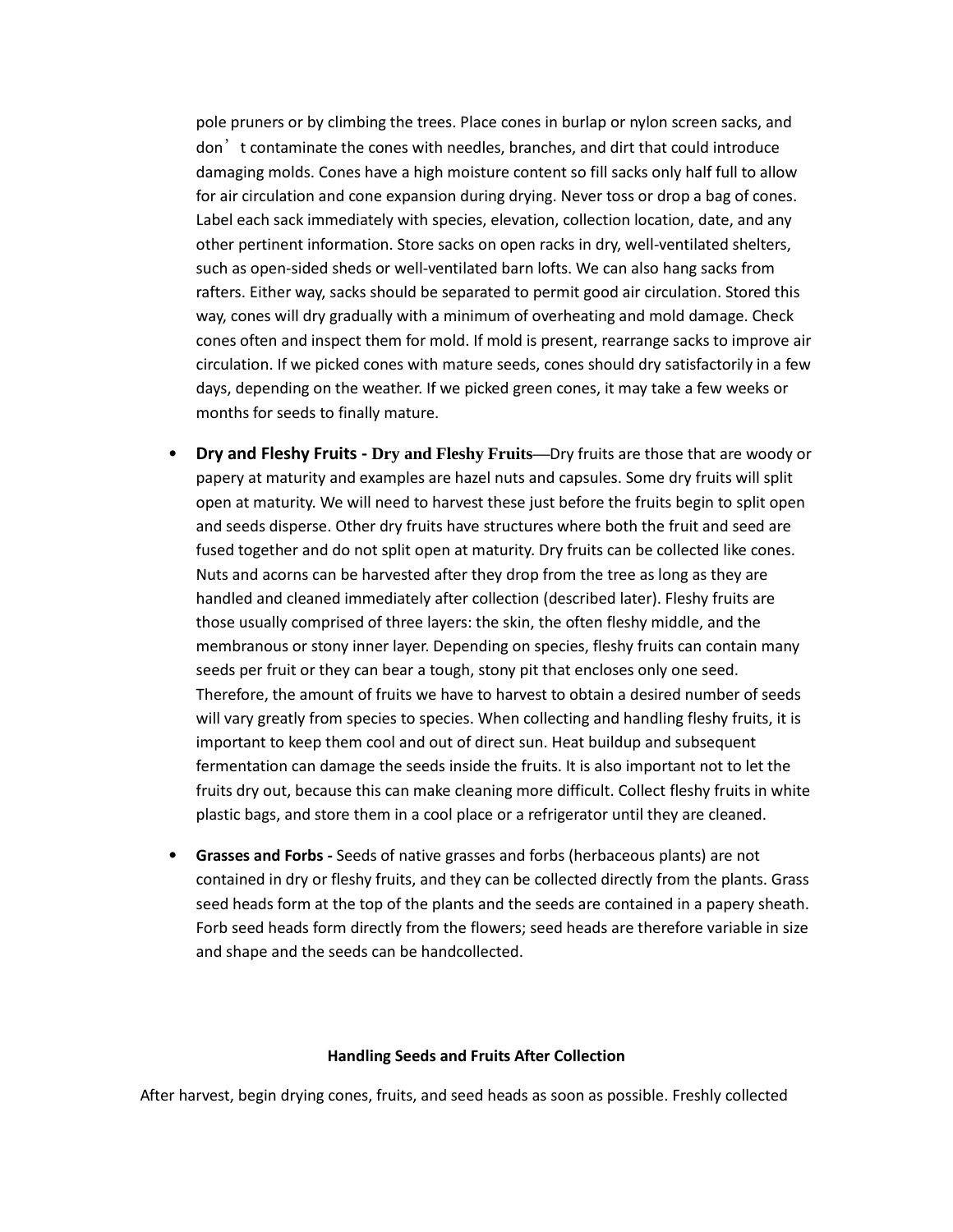fruits, whether they are dry or fleshy, have high moisture content and will mold if stored inappropriately even for a few days. Drying reduces the moisture content of the seeds, helps open dry fruits, and prepares seeds for further cleaning.

- Seed Cleaning and Extraction Seed cleaning is necessary so that seeds can be sown or stored properly. In some cases, seeds will fail to germinate if they are not removed from their fruits. The seed cleaning area should be well ventilated because some fruits can cause allergic reactions and fine dust can irritate eyes and lungs.It is important to remember that dormant seeds need to be spread evenly and dried completely before storage, while non-dormant seeds need to be kept moist and in a high humidity environment until they are sown.
- *Cleaning Non-Dormant Seeds -* Large seeded, non-dormant seeds are typically cleaned from other debris by floating them in water immediately after collection for example nuts and acorns, soak large seeds in water overnight to allow enough time for good seeds to hydrate and sink.
- *Cleaning Dry Fruits, Capsules, and Seed Heads -* The first step in cleaning seeds is to remove them from the cones, capsules, or seed heads. We can extract small quantities of seeds and clean them reasonably well with simple, low-cost equipment. As cones and capsules dry, they open and seeds fall out. Properly dried fruits will partially open inside the sacks and some seeds will fall out. To remove all the seeds, however, they may need further drying.They will dry best if placed in window screen-bottomed trays, which are placed in warm locations with good air circulation. Adding wooden spacers at each corner allows the boxes to be stacked, and fans will accelerate drying.The next step is to separate seeds from cones, fruits, and other debris. Separation is typically accomplished with a combination of screening and air separation. Move the dry fruits and seeds to another screen box with a mesh size large enough to permit the seeds to fall through. Repeat the screening process again with a mesh size that retains seeds but allows the smallest debris to pass through.The final step in the seed cleaning process is fanning or winnowing, which separates detached wings, hollow seeds, and seed-sized impurities from good seeds. Winnowing can be done outside on a breezy day or, for smaller batches, just cup the seeds in our hands and blow through them while gently bouncing the mixture.For larger batches, winnow in front of an electric fan, which separates seedsfrom the lighter debris. Most heavy, sound seeds will come to rest near the base of the fan, and hollow seeds, wings, and lighter impurities will tend to blow farther away.
- *Cleaning Fleshy Fruits -* Fleshy fruits should be processed soon after collection to avoid fermentation, mummification, heat buildup, or microbial damage. Just before cleaning, soak fleshy fruits in water to soften the pulp. Fruits can be soaked for a few hours to a few days, depending on the species.
- **Storing Seeds –** Most seeds can be sown immediately after cleaning. Fleshy fruits should be processed soon after collection to avoid fermentation, mummification, heat